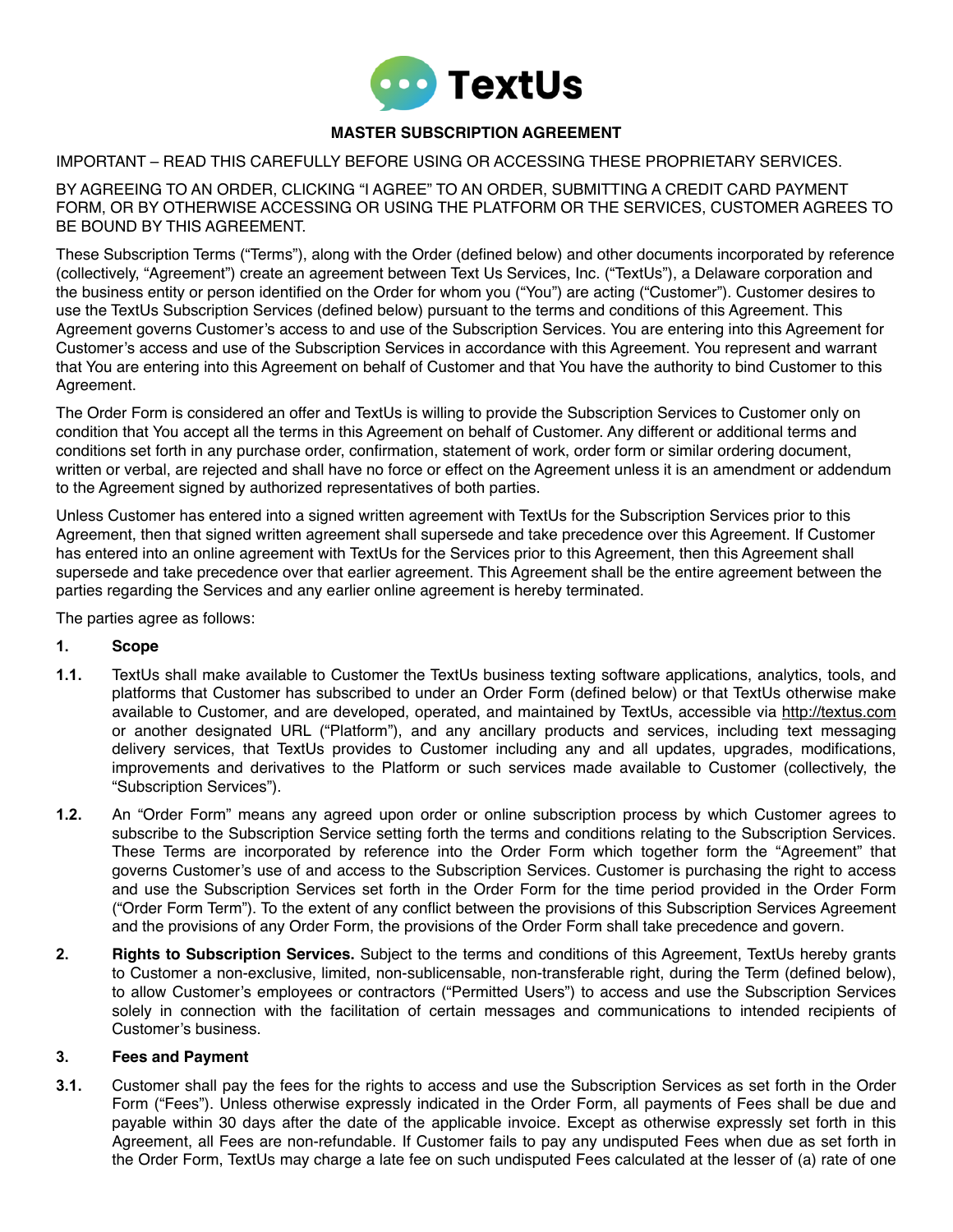and one-half percent (1.5%) per month of the total outstanding amount and (b) the maximum rate permitted by applicable law. Customer is responsible for all collection costs (including without limitation reasonable attorney's fees) arising from TextUs' efforts to collect past due Fees.

- **3.2.** Customer may add products and services to their account at any time and TextUs will charge Customer at the then current rate, or agreed upon rate, and prorate, where applicable, to align with the existing term and billing cycle associated with the applicable Order Form. TextUs may provide Customer with a maximum number of messages (one message equals 160 bytes or less) for a given period, in which case, if Customer exceeds the stated maximum number of messages for a given period, then each message above the maximum for that respective period will be billed separately to the Customer at the per message rate calculated, or included, on the then current Order Form.
- **3.3.** Unless charged as a separate item by TextUs on an accompanying invoice, all Fees are exclusive of any sales, use, services, Internet tax or other tax or governmental assessment applicable thereto, and, as between Customer and TextUs, Customer is responsible for all taxes and governmental assessments applicable to this Agreement and Services.

### **4. Term and Termination**

- **4.1.** This Agreement commences on the Effective Date and continues until the Order Form has expired or until this Agreement has been terminated ("Term").
- **4.2.** A party may terminate this Agreement and applicable Order Form(s) for cause upon written notice to the other party if the other party breaches any material provision of this Agreement and fails to cure such breach within 30 days after the breaching party's receipt of written notice from the non-breaching party.
- **4.3.** The term of each subscription shall be as specified in the applicable Order Form. Except as otherwise specified in an Order Form, subscriptions will automatically renew for additional periods equal to the expiring subscription term or one (1) year (whichever is shorter), unless either party gives the other written notice at least 30 days before the end of the relevant subscription term. Notwithstanding anything to the contrary, any renewal in which subscription volume or subscription length for any Subscription Services has decreased from the prior term may result in re-pricing at renewal without regard to the prior term's per-unit pricing.
- **4.4.** Upon the termination or expiration of this Agreement for any reason, except as otherwise expressly set forth hereunder, all rights to access and use the Subscription Services shall automatically terminate as of the termination date, and Customer shall cease all use of the Subscription Services. Customer shall pay all Fees owed to TextUs prior to the effective date of termination or expiration. Upon written request, TextUs shall maintain an archive of Customer Data for 30 days for retrieval in .csv format. Following such requested 30-day period, TextUs shall have no responsibility to store, maintain, or archive any Customer Data following termination, or any liability for deletion or removal of Customer Data. Sections 4.4, 5, 6, 7, 12, 13, and 14, and all payment obligations shall survive termination of this Agreement.

### **5. Proprietary Rights**

- **5.1.** As between the parties, TextUs is the owner of all rights, title, and interest, including without limitation any and all associated intellectual property rights, in and to the Services Subscription Services (including the Platform), all logs and records created by TextUs or its providers and systems as a result of the registration, access and use of the Subscription Services, and any ideas, concepts, know-how, documentation, techniques, work product, or other proprietary materials that TextUs provides, discloses, or makes available under this Agreement, and any updates, enhancements, customizations, modifications, and developments thereto or derivative works thereof. Nothing in this Agreement shall constitute or be construed as any sale, assignment, or other transfer of any proprietary interest in or to the Subscription Services, and TextUs hereby reserves all rights in the Subscription Services not expressly granted herein.
- **5.2.** As part of Customer's access to and use of the Subscription Services, Customer may access tools, components, modules, sites, links, or other materials from third parties (collectively, "Third Party Property"). TextUs has no ownership or control over the content, characteristics, or specifications of Third Party Property, and TextUs hereby expressly disclaims all responsibility or liability therefor. Use of or access to Third Party Property may be subject to additional legal terms and conditions effective between Customer and the third party proprietors, administrators, or licensors of such Third Party Property. TextUs shall have no responsibility or liability in connection with such terms.
- **5.3.** If, in the course of the use of the Subscription Services under this Agreement, Customer or any Permitted User provides remarks, suggestions, requests, recommendations, improvements, or comments regarding the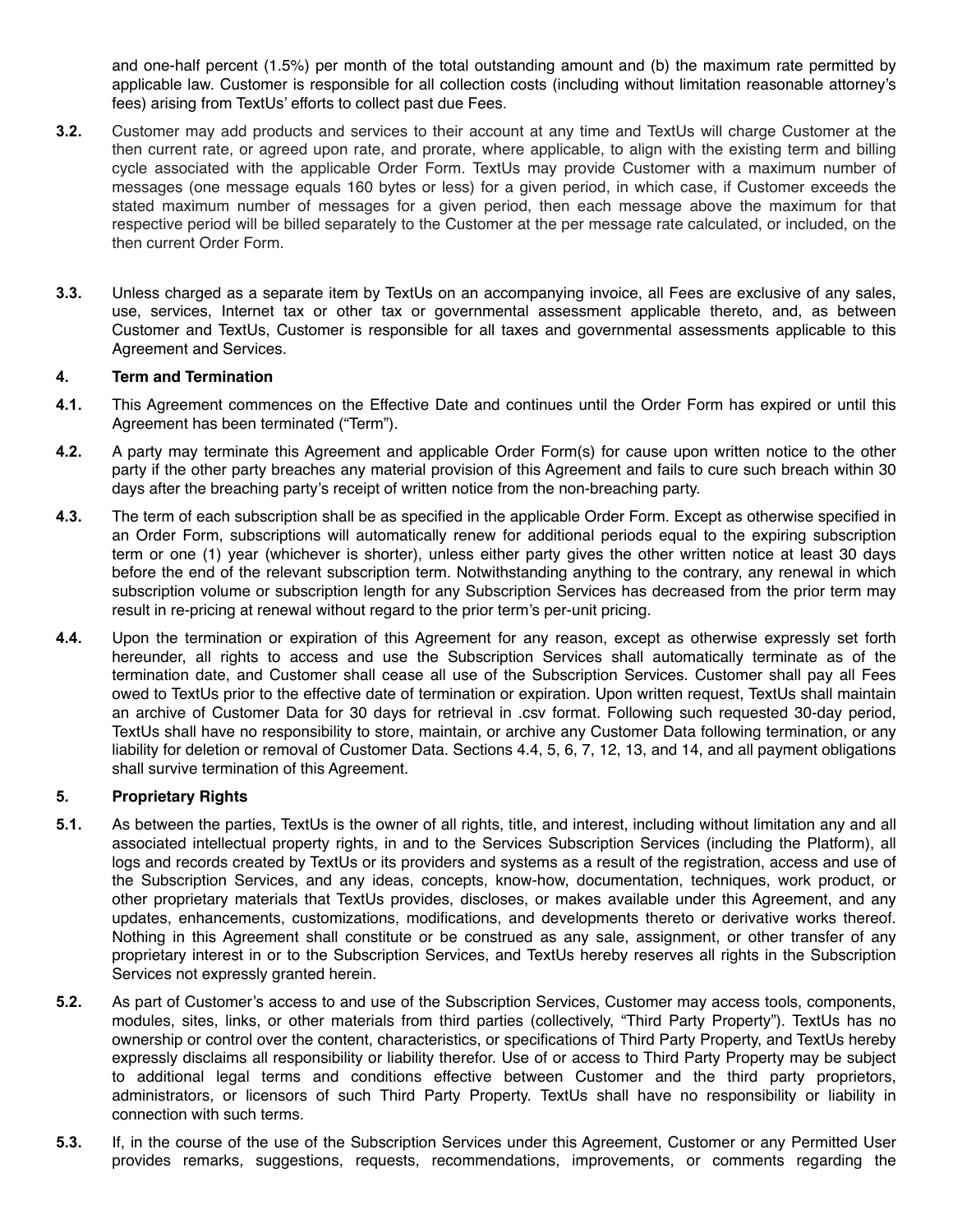Subscription Services, or other of TextUs' business activities or proprietary materials (collectively, "Feedback"), TextUs may use, disclose, and otherwise exploit all such Feedback for any and all internal, public, commercial, and non-commercial purposes. Feedback is not Customer Confidential Information.

**6. Data.** In the course of Customer's permitted access to and use of the Subscription Services, Customer and Permitted Users may make available to TextUs certain data, including, but not limited to, contact information that may be submitted or uploaded to the Subscription Services in connection with messaging sent through the use of the Subscription Services, as well as information provided in connection with Customer's account and login to the Subscription Services ("Customer Data"). Customer hereby grants to TextUs a non-exclusive, non-sublicensable right and license to use the Customer Data to the limited extent necessary for TextUs to provide the Services to Customer and allows TextUs to use such Customer Data in an anonymized, aggregated, de-identified format for any business purpose including without limitation for purposes of analytics, research, and benchmarking of the Subscription Services.

# **7. Confidentiality**

- **7.1.** In connection with its performance of its respective obligations hereunder, each party ("Disclosing Party") may disclose or make available to the other Party ("Receiving Party") its Confidential Information. "Confidential Information" means information in any form or medium (whether oral, written, electronic, or other) disclosed to Receiving Party that is confidential or proprietary to Disclosing Party, including, but not limited to, trade secrets, know-how, business operations, plans, strategies, customers, and pricing, and information with respect to which Disclosing Party has contractual or other confidentiality obligations that: (a) is marked or labeled as "confidential" or "proprietary;" (b) identified at the time of disclosure as confidential, or (c) Receiving Party knows or should reasonably know to be confidential or proprietary to Disclosing Party under the circumstances of disclosure.
- **7.2.** Receiving Party shall not use Confidential Information for any purpose not expressly permitted by this Agreement, and shall not disclose Confidential Information to any third party other than Receiving Party's employees, officers, executives, directors, agents, consultants and professional advisors who have a need to know such Confidential Information and who are under confidentiality obligations no less restrictive than Receiving Party's obligations under this Section. Receiving Party will exercise at least the same degree of care, but in any event no less than a reasonable degree of care, to prevent unauthorized disclosure or use of Confidential Information as it employs with respect to its own information of a like nature. Receiving Party shall be responsible for any unauthorized use or disclosure of Confidential Information by such employees, officers, executives, directors, agents, consultants, and professional advisors.
- **7.3.** Receiving Party shall not have any confidentiality obligations with regard to information disclosed to it that it can show: (a) was rightfully known to Receiving Party without restriction on use or disclosure prior to receipt of such information from Disclosing Party; (b) becomes generally known by the public without breach, negligence, or other wrongdoing of Receiving Party; (c) is rightfully received by Receiving Party by a third party which is under no obligation of confidentiality with respect to such information; or (d) was independently developed by Receiving Party without reference to or use of any portion of Confidential Information, as demonstrated by Receiving Party's written records. If Receiving Party is ordered, as part of an administrative or judicial proceeding or other operation of applicable law, to disclose any Confidential Information, Receiving Party will, to the extent permitted by law: (i) notify the Disclosing Party of such request in writing as promptly as practicable; (ii) cooperate with the Disclosing Party, at the Disclosing Party's expense, in seeking a protective order or similar confidential treatment for such Confidential Information; and (iii) disclose only those portions of Confidential Information strictly required for compliance with said order or law.
- **7.4.** As promptly as practicable upon the written request of Disclosing Party, Receiving Party shall either: (a) return all Confidential Information in its possession or control in any medium, including any copies or reproductions thereof, to Disclosing Party, or (b) destroy all Confidential Information in its possession or control in any medium, including any copies or reproductions thereof, and deliver a written certification of such destruction to the Disclosing Party if requested. The return and destruction obligations of this paragraph shall not apply to TextUs' retention, return, and/or deletion of Customer Data, which is governed by the procedure set forth in Section 4.3. Notwithstanding the foregoing, Receiving Party may retain Confidential Information (a) to comply with applicable law or regulation, professional standards, or internal document retention policy, and (b) as part of its automatic electronic archiving and back-up procedures; in either case provided that such Confidential Information so retained may be used solely for nonpublic, non-commercial internal archival and/or compliance purposes and for no other purpose, and shall otherwise remain subject to all of Receiving Party's confidentiality obligations under this Section.

## **8. Account Administration.**

**8.1.** Customer shall take all actions reasonably necessary in order to maintain the confidentiality of, and prevent the unauthorized access to and use of, all passwords and login information provided by TextUs or created by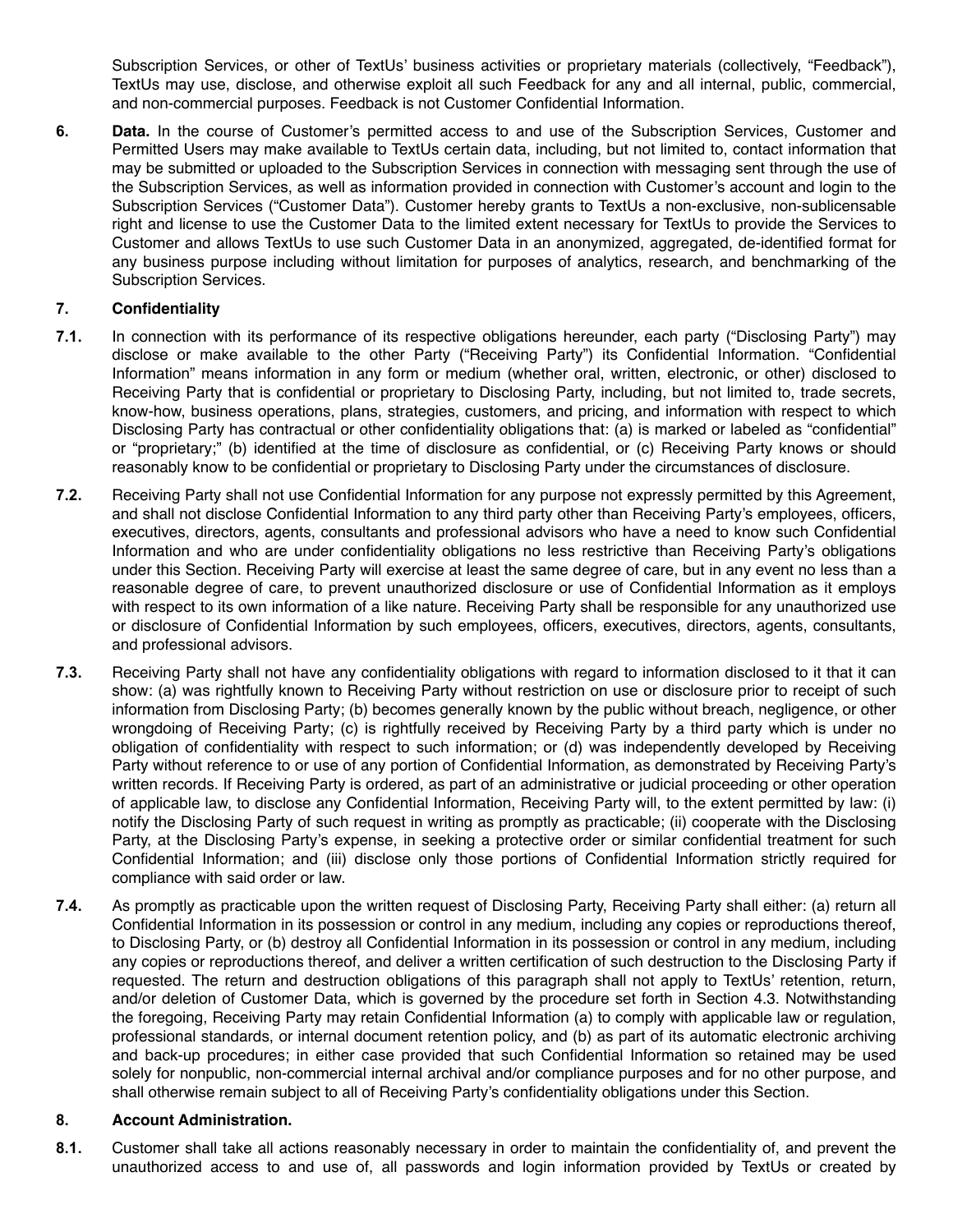Customer or Permitted Users, using the same standard of care that Customer uses to protect its own passwords and login information for its systems, but in any event no less than a reasonable standard of care. Customer will promptly notify TextUs in writing (email sufficient for this purpose) if Customer becomes aware, or has reason to believe, that an unauthorized party has gained access to a password or login to the Subscription Services.

- **8.2.** TextUs shall be entitled to rely upon any information and/or instructions set forth in any data transmission sent or received using the Subscription Services, without making further investigation or inquiry, and regardless of the actual identity of the individual transmitting the same. Moreover, Customer shall be responsible for any use of the Subscription Services occurring through Customer's accounts TextUs or through the passwords or logins provided to or created by Customer or Permitted Users, as well as for any liability that arises from Customer's or Permitted Users' failure to protect the security of or maintain the confidentiality of the passwords or logins.
- **9. Restrictions.** Customer shall not, and shall not permit any person or third party to: (a) copy the Platform or any component thereof; (b) modify, translate, or otherwise create derivative works of the Subscription Services; (c) disassemble, decompile, or reverse engineer the Subscription Services, or any component thereof, including without limitation in object code or source code format; (d) attempt to bypass or breach any security device or protection used by the Subscription Services, or access the Subscription Services using any methods other than those permitted under this Agreement; (e) use or access the Subscription Services in any way or for any purpose which violates any applicable law or regulation; (f) damage, destroy, disrupt, disable, interfere with, or otherwise impede or harm the Subscription Services or any databases, systems or, network infrastructure involved in the hosting and provision thereof; (g) access (or attempt to access) the Subscription Services through any automated means (including use of any scripts, web crawlers, spiders, robots, or site/search retrieval application), including, but not limited to, during the creation of accounts or logins to the Subscription Services; (h) remove, delete, alter, or obscure any trademarks, specifications, documentation, warranties, disclaimers, or intellectual property or proprietary rights notices from the Subscription Services; or (i) upload or otherwise introduce into the Subscription any virus, disabling device, or other harmful or malicious software code, tool, or application.

## **10. Customer Obligations.**

- **10.1.** Customer and Permitted Users shall strictly comply with (a) the TextUs Acceptable Use and Spamming Policy available at [http://TextUs.com/acceptable-use-policy,](http://textus.com/acceptable-use-policy) as may be updated from time to time, and any other terms or materials specifically referred to in that document, and (b) all Federal Communications Commission ("FCC"), Federal Trade Commission ("FTC"), Mobile Marketing Association ("MMA"), and CTIA rules, regulations, laws, and policies relating to text messaging spam, including the Telephone Consumer Protection Act, and any other applicable federal, state, and local calling and/or text messaging laws and regulations.
- **10.2.** Customer and Permitted Users may receive access to TextUs' proprietary mobile application which integrates with and/or references the Subscription Services (the "TextUs App"), as may further be described in the Order Form. In such event, references herein to the "Platform" shall be deemed to include the TextUs App. In addition to and without limiting the terms and conditions of this Agreement, Customer's and Permitted Users' use of the TextUs App shall be further subject to an end user license agreement ("App EULA") specific to such TextUs App, and that Permitted Users may be required to separately assent to the terms of said App EULA prior to using or accessing the TextUs App features and content.
- **10.3.** Customer and Permitted Users shall not (a) harass or advocate harassment of another person or entity, and (b) impersonate any person or entity or misrepresent in any way any affiliation with a person or entity. Verbal, physical, written, or other abuse (including threats of abuse or retribution) of any TextUs employee or member will result in immediate account termination.

## **11. Warranties; Disclaimers**

- **11.1.** If TextUs provides alpha or beta access to some or all of the Subscription Services (collectively, the "Alpha/Beta Program") available to Customer (i) the Alpha/Beta Program is provided "as is" and without warranty of any kind, (ii) TextUs may suspend, limit, or terminate the Alpha/Beta Program for any reason at any time without notice, and (iii) TextUs will not be liable to Customer for damages of any kind related to its use of the Alpha/Beta Program. TextUs might require Customer's participation to be confidential, and it might also require Customer to provide feedback about its use of the Alpha/Beta Program. Customer agrees that TextUs owns all rights to use and incorporate the feedback into the Subscription Services, without payment or attribution to Customer.
- **11.2.** Only in regard to the Subscription Services that are not considered a part of an Alpha/Beta Program, TextUs warrants that: (i) the Subscription Services will materially conform to the specifications set forth in the Order Form, and (ii) TextUs shall not knowingly introduce any viruses or other forms of malicious code into the Subscription Services. TextUs shall use commercially reasonable efforts to correct any reproducible error in the Subscription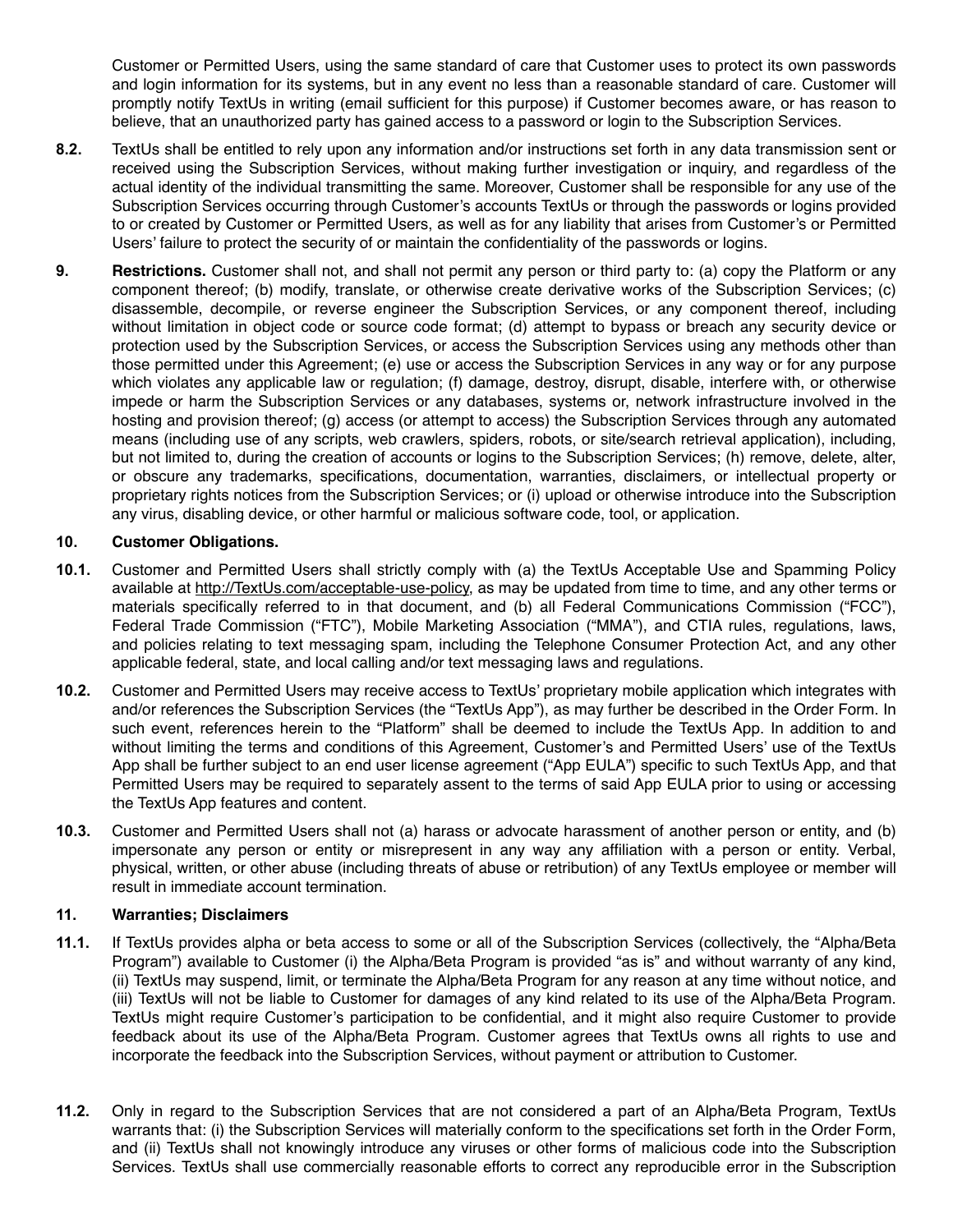Services that is a breach of the warranty in subsection (i) above reported to TextUs by Customer within 30 days after provision of the applicable Subscription Services. If TextUs is unable to correct any such properly reported error within 30 days, Customer may terminate this Agreement upon notice to TextUs and, TextUs shall refund all unused and previously paid Fees for the Subscription Services that were to be provided after the effective date of termination. TextUs shall have no obligation to undertake any action for any error caused by Customer or the combination of the Subscription Services with any third party products or materials, except to the limited extent outlined in the Agreement, Order Form, or specifications. The remedies set forth in this paragraph are Customer's sole and exclusive remedies for any breach of the performance warranty set forth in subsection (i) in this Section.

- **11.3.** Customer represents and warrants that (a) it has the right to use Customer Data as contemplated by this Agreement, (b) grant TextUs the license rights in Section 6; (c) the collection, use, and transfer or sharing of such Customer Data and the processing of such data by TextUs and its affiliates and contractors under this Agreement does not contravene any agreement, terms of use, or privacy policies by Customer or with any third party; and (d) Customer has obtained all permissions, consents, releases or other rights necessary to collect, use, transfer to or share the Customer Data with TextUs.
- **11.4.** In order to improve the Subscription Services, TextUs may stop providing any features within the Subscription Services at TextUs' sole discretion, without prior notice. If TextUs materially decreases the performance of the Subscription Services so that it does not materially conform to the specifications set forth in the Order Form, Textus shall give Customer 30 days' prior written notice and Customer may terminate this Agreement upon written notice to TextUs at any time prior to the expiration of said 30-day notice period. Customer's continued use of the Platform and/or receipt of Services following the expiration of said notice period shall constitute Customer's consent to any such change.
- **11.5.** The Subscription Services act only as a platform for users to send text messages to a contact's mobile phone and that TextUs does not itself verify the content of any messages sent by users or messages received by users. TextUs cannot and does not assume responsibility for the accuracy, completeness, safety, reliability, timeliness, legality, or applicability of any text message sent to a mobile number or received by any user. Text messages are created and sent at Customer's and Permitted Users' own risk.
- **11.6.** TextUs has no control over third party telephone networks, intermediary service providers, API vendors, or carriers ("Third Party Service Providers"). Although TextUs does encrypt Customer Data in transit and at rest, technical processing and transmission of Customer Data and messages through Third Party Service Providers' systems may be transferred unencrypted and involve (a) transmissions over various networks; and (b) changes to conform and adapt to technical requirements of connecting networks or devices to such Third Party Providers' systems. TextUs is not making any promises, warranties, or guarantees regarding any Third Party Providers' and their systems.
- **11.7.** Messages shall be deemed to have been delivered when TextUs delivers the messages to the immediate destination, including mobile telephone networks, or any other intermediary server/API that is designated as the point of delivery for the message. TextUs does not guarantee delivery on behalf of mobile carriers. Although TextUs provides extensive text messaging coverage, including all major U.S. mobile carriers, TextUs makes no guarantees to its network coverage or the carrier's ability to deliver messages to all recipients.
- **11.8.** EXCEPT FOR THE EXPRESS WARRANTIES SET FORTH IN THIS SECTION, TEXTUS MAKES NO REPRESENTATION OR WARRANTY, EXPRESS OR IMPLIED, WHETHER ARISING FROM STATUTE, CUSTOM, COURSE OF DEALING OR TRADE USAGE, WITH RESPECT TO THE SUBJECT MATTER OF THIS AGREEMENT AND TO THE MAXIMUM EXTENT PERMISSIBLE UNDER APPLICABLE LAW, TEXTUS SPECIFICALLY DISCLAIMS ANY AND ALL STATUTORY OR IMPLIED WARRANTIES OR CONDITIONS REGARDING THE SUBSCRIPTION SERVICES, THEIR FEATURES AND FUNCTIONALITY, THEIR SECURITY, AND ANY CONTENT OR OTHER MATERIAL MADE AVAILABLE THEREIN OR THEREBY, INCLUDING WITHOUT LIMITATION ANY IMPLIED WARRANTIES OF MERCHANTABILITY, FITNESS FOR A PARTICULAR PURPOSE, OR NON-INFRINGEMENT. TEXTUS DOES NOT WARRANT THAT THE SUBSCRIPTION SERVICES WILL MEET CUSTOMER'S EXPECTATIONS, SPECIFICATIONS, OR REQUIREMENTS; THAT THE SUBSCRIPTION SERVICES WILL BE FREE OF VIRUSES, MALWARE, OR ERRORS; OR THAT THE PLATFORM WOULD NOT BE FOUND TO CONSTITUTE AN "AUTOMATIC TELEPHONE DIALING SYSTEM" OR SIMILAR IF CHALLENGED UNDER THE FEDERAL TELEPHONE CONSUMER PROTECTION ACT OR SIMILAR STATE LAW. TEXTUS FURTHER EXPRESSLY DISCLAIMS ANY WARRANTY REGARDING THE LOSS OR CORRUPTION OF DATA UPLOADED TO, STORED BY, OR TRANSMITTED BY THE SUBSCRIPTION SERVICES.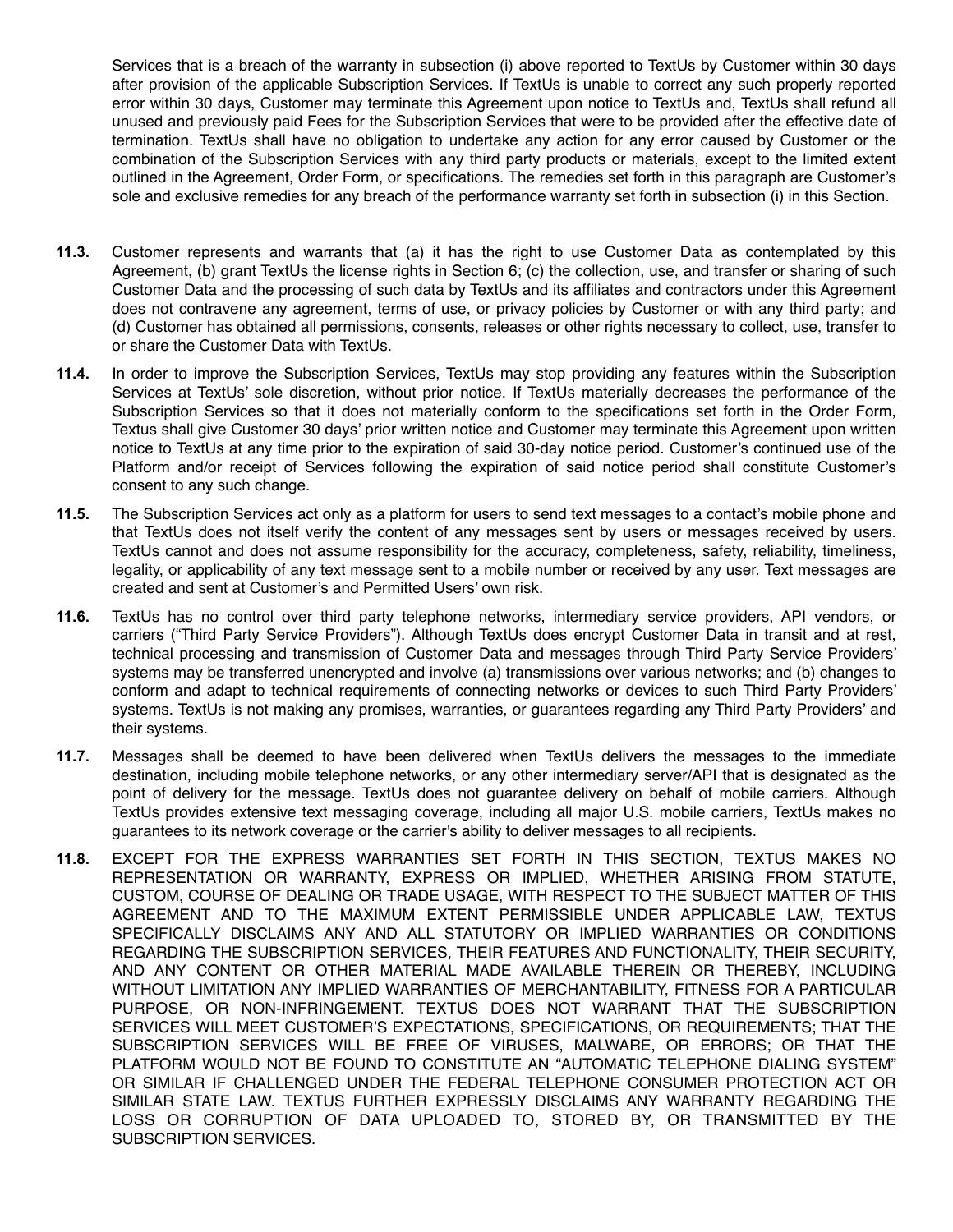**12. Limitation of Liability.** IN NO EVENT WILL EITHER PARTY BE LIABLE FOR ANY CONSEQUENTIAL, INDIRECT, EXEMPLARY, SPECIAL, OR INCIDENTAL DAMAGES, OR FOR ANY LOST DATA, LOST PROFITS OR COSTS OF PROCUREMENT OF SUBSTITUTE GOODS OR SERVICES, ARISING FROM OR RELATING TO THIS AGREEMENT, HOWEVER CAUSED AND UNDER ANY THEORY OF LIABILITY (INCLUDING NEGLIGENCE), EVEN IF SUCH PARTY HAS BEEN ADVISED OF THE POSSIBILITY OF SUCH DAMAGES. EACH PARTY'S TOTAL CUMULATIVE LIABILITY IN CONNECTION WITH THIS AGREEMENT, WHETHER IN CONTRACT OR TORT OR OTHERWISE, WILL NOT EXCEED THE AMOUNT OF FEES PAID OR OWED BY CUSTOMER TO TEXTUS UNDER THIS AGREEMENT DURING THE 12-MONTH PERIOD PRIOR TO THE OCCURRENCE OF EVENTS GIVING RISE TO SUCH LIABILITY. THE LIMITATION OF LIABILITIES SET FORTH IN THIS SECTION 12 SHALL NOT APPLY TO (A) LIABILITY ARISING FROM A PARTY'S BREACH OF SECTION 7, (B) LIABILITY ARISING FROM CUSTOMER'S BREACH OF SECTIONS 8, 9 OR 10, OR (C) A PARTY'S OBLIGATIONS UNDER SECTION 13.

## **13. Indemnification**

- **13.1.** Claims Against Customer. TextUs shall defend any claim, suit, or action against Customer brought by a third party to the extent based on an allegation that the Subscription Services infringe any intellectual property rights of such third party (each, a "**Customer Claim**"), and TextUs shall indemnify and hold Customer harmless, from and against damages, losses, liabilities, and expenses (including reasonable attorneys' fees and other legal expenses) (collectively, "**Losses**") that are specifically attributable to such Customer Claim or those costs and damages agreed to in a settlement of such Customer Claim. The foregoing obligations are conditioned on Customer: (a) promptly notifying TextUs in writing of such Customer Claim; (b) giving TextUs sole control of the defense thereof and any related settlement negotiations; and (c) cooperating and, at TextUs' request and expense, assisting in such defense. In the event that the use of the Subscription Services are enjoined, TextUs shall, at its option and at its own expense either (a) procure for Customer the right to continue using the Subscription Services, (b) replace the Subscription Services with a non-infringing but functionally equivalent product, (c) modify the Subscription Services so it becomes non-infringing or (d) terminate this Agreement and refund all unused and previously paid Fees for Services that were to be provided after the effective date of termination. Notwithstanding the foregoing, TextUs will have no obligation under this Section 13.1 with respect to any infringement claim based upon: (1) any use of the Subscription Services not in accordance with this Agreement; (2) any use of the Subscription Services in combination with products, equipment, software, or data that TextUs did not supply or approve of if such infringement would have been avoided without the combination with such other products, equipment, software or data; or (3) any modification of the Subscription Services by any person other than TextUs or its authorized agents or subcontractors. This Section 13.1 states TextUs' entire liability and Customer's sole and exclusive remedy for infringement claims or actions.
- **13.2.** Claims Against TextUs. Customer shall defend, any claim, suit, or action against TextUs brought by a third party to the extent that such claim, suit or action is based upon Customer's or TextUs' use of any Customer Data in accordance with this Agreement or Customer's violation of applicable law ("**TextUs Claim**") and Customer shall indemnify and hold TextUs harmless, from and against Losses that are specifically attributable to such TextUs Claim or those costs and damages agreed to in a settlement of such TextUs Claim. The foregoing obligations are conditioned on TextUs: (a) promptly notifying Customer in writing of such TextUs Claim; (b) giving Customer sole control of the defense thereof and any related settlement negotiations; and (c) cooperating and, at Customer's request and expense, assisting in such defense. Notwithstanding the foregoing, Customer will have no obligation under this Section 13.2 or otherwise with respect to any TextUs Claim to the extent based upon TextUs' use of the Customer Data in violation of this Agreement.

### **14. Miscellaneous**

- **14.1.** Except for payment obligations hereunder, neither party will be deemed to be in breach of this Agreement for any failure or delay in performance caused by reasons beyond its reasonable control, including without limitation acts of God, restrictions, prohibitions, priorities or allocations imposed or actions taken by a governmental authority, embargoes, fires, floods, earthquakes, explosions, natural disasters, riots, wars, sabotage, terrorism, cyberattacks, court injunction or order, and failures or fluctuations in power, heat, light, air conditioning, or telecommunications equipment or services (each, a "Force Majeure Event").
- **14.2.** Except as otherwise set forth herein, all notices required under this Agreement must be in writing directed to the address for the corresponding party listed below. Notice will be deemed effective upon: (a) actual delivery to the other party, if delivered in person, or by national overnight courier with delivery confirmation; or (b) upon receipt after being sent by certified mail, signature required, postage prepaid. A party may change its notice address hereunder upon written notice to the other party regarding such change.